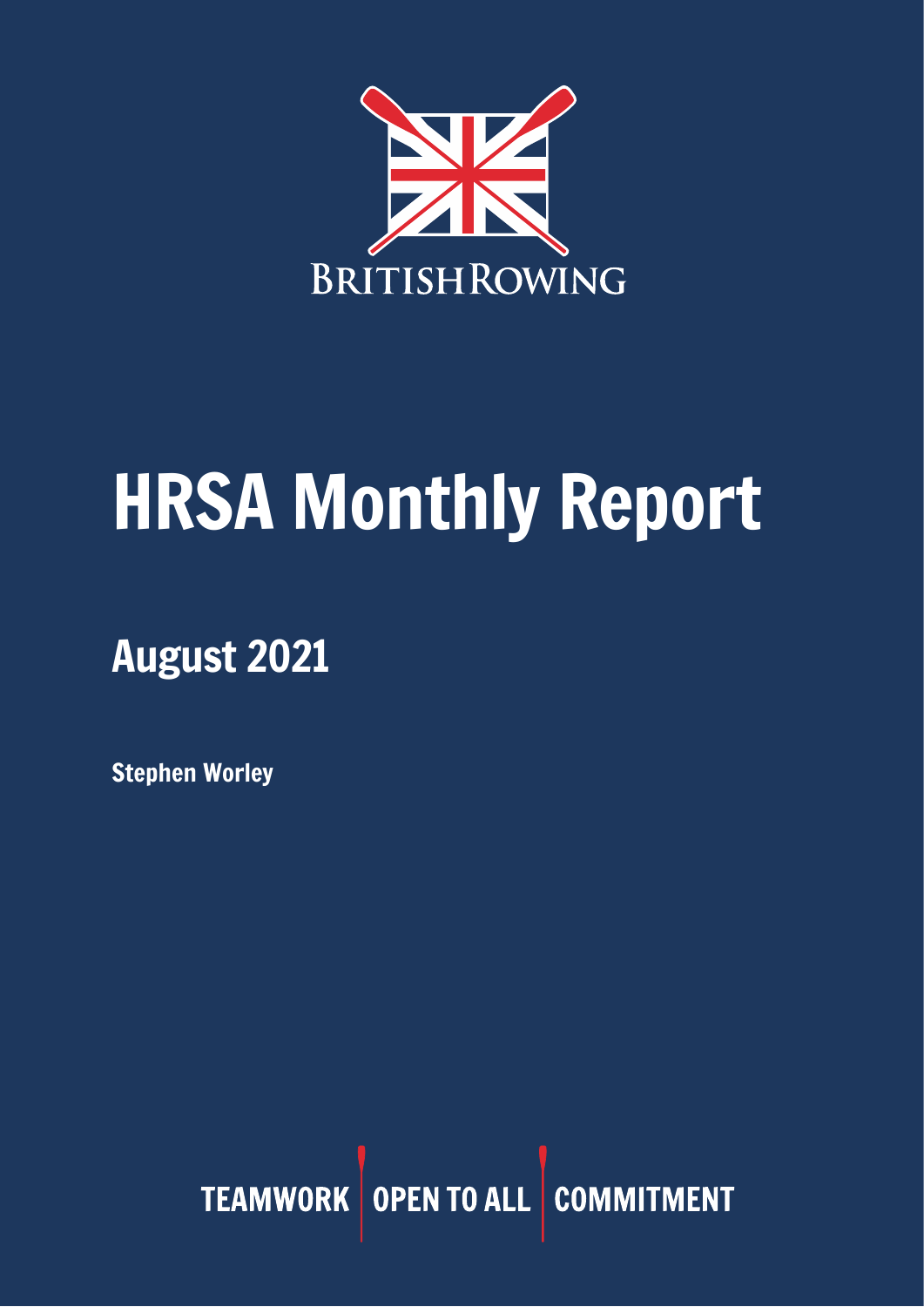## Rowing – Everyone's Sport

Last month I explained that a general lack of swimming ability could make it difficult to deliver on this initiative. I wrote that:-

"*Clearly rowing has something for everyone but, if we apply our current guidance rigidly then not everyone can access all of rowing. Not everyone can swim, and this is a barrier that we will have to work together to remove. I would like to hint at a solution, but first I would like to explain the concerns. The key points are:*

- *Many people cannot swim*
- *How do we define our current swimming expectations?*
- *How can lifejackets and buoyancy aids help?*
- *How well do rowers really need to swim?*
- *What do other sports do?*
- *What comes next?"*

... and expanded on each of these points. The July report can be found [here.](https://www.britishrowing.org/knowledge/safety/hrsa-monthly-report-archive/)

The response has been mixed with some people being supportive and some suggesting that it would be unsafe to relax the swimming standards currently outlined in RowSafe.

I think that those people who have been supportive all agree that:-

- 1. In general, rowers do not need to be able to swim particularly well. There may be some venues where the ability to swim is more important but these can be identified by clubs' risk assessments.
- 2. The definition of what level of swimming ability is appropriate in most venues may consist of:-
	- (a) confidence in water, i.e. not to panic if you fall in
	- (b) the ability to float in deep water
	- (c) the ability to move through the water for a short distance (a few metres) in order to get back to your boat
	- (d) the ability to climb onto the boat or stay with it until rescued (normal capsize drill stuff)
- 3. Everyone should wear a buoyancy aid (whether they can swim or not) in the early stages of their rowing career and we should work on the cultural inclination against the use of buoyancy aids
- 4. We should signpost sources of support for people learning to be confident in deep water and clubs should be encouraged to provide a swimming pool based experience for new rowers and lessons for those who need them. We look for ways to help non-swimmers to be confident in the water. Some established rowers may not actually be able to swim as well as they would like to believe.
- 5. We need to take extra care with the wording of swimming declarations so that they describe an opportunity rather than a barrier (e.g. If you can't swim please tick and we'll work with you and others and provide you with the support you need.)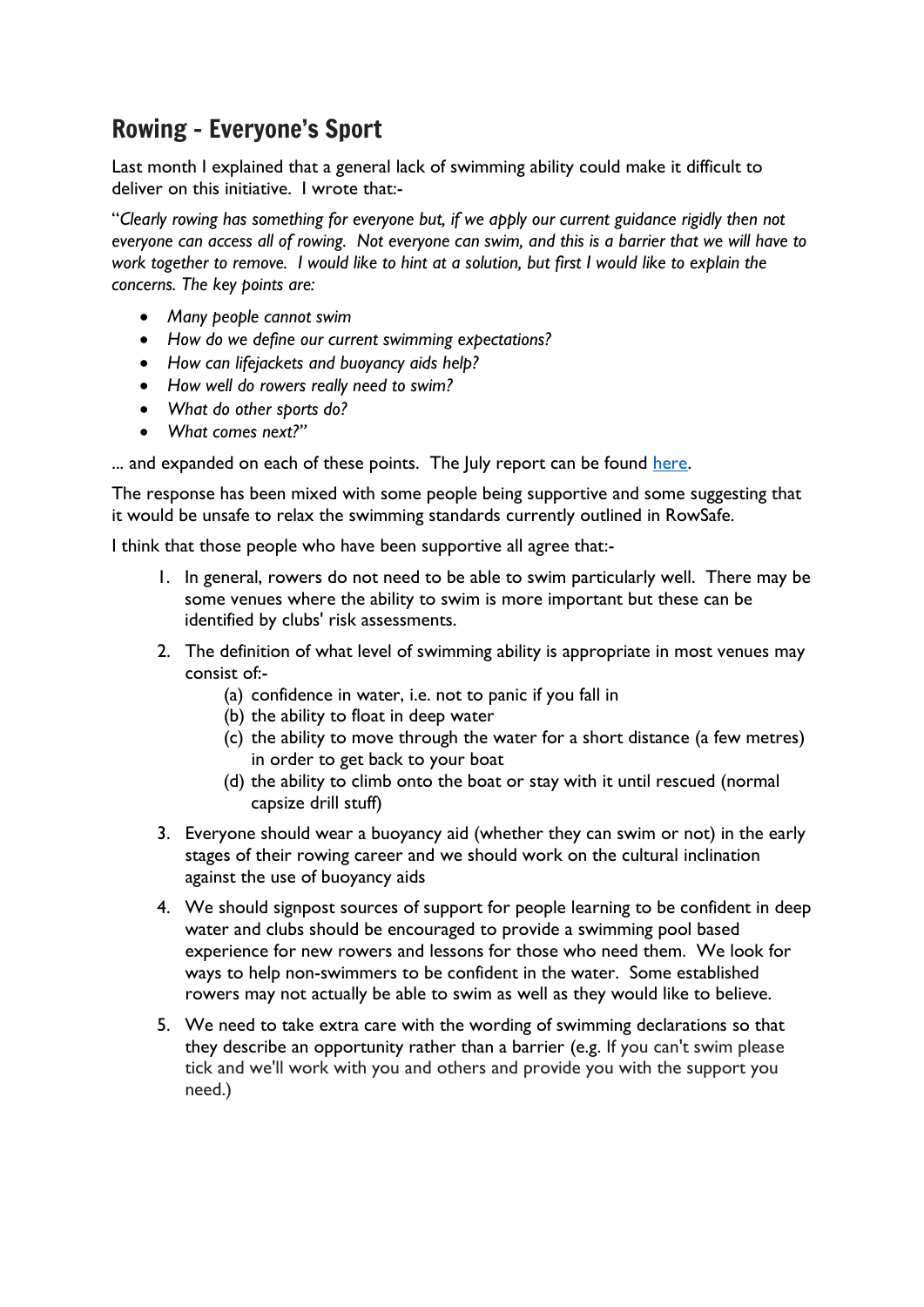The National Rowing Safety Committee discussed this and concluded that this initiative "*could work and would allow the sport to encourage more new rowers to take up the sport*". It also recommended that the "*If you capsize then Stay With the Boat*" message should be reinforced (I am drafting a Safety Alert on this).

Some of those who feel that all rowers should be able to swim well, have referred to the risk of rowers drowning. My responses have typically included the following:-

In rowing, we tend to get fixated about drowning but this is not supported by the facts. There is also a tendency to believe that the ability to swim will protect against drowning, this is not true either. The RNLI advice to people who fall into water is to float and not to try to swim. A quick look at the [Respect](https://rnli.org/safety/respect-the-water) the Water campaign materials will demonstrate this, have a look at the [float](https://rnli.org/safety/respect-the-water/floating-facts) to live videos.

Worldwide few rowers drown, many more die in collisions with motor vessels, some die afloat from heart attacks, some die on-land from heart attacks (hence my belief that every rowing club should have an AED of its own), and a few die as a result of cold water shock. Being able to swim better would not help them.

This century, two British rowers have drowned accidentally following capsizes. One in 2000 and one in 2005. Both were competent swimmers and both chose to swim away from their boats. Had they chosen to stay with their boats then the result may have been different.

The [National](https://www.nationalwatersafety.org.uk/waid) Water Safety Forum has a database of UK drownings. Each year more people die in the bath than die due to the use of manually propelled boats. I find attending the NWSF meetings to discuss the drowning prevention strategy embarrassing as rowers do not drown. In fact, most years, they rescue people who would otherwise drown (about half of the UK drownings are due to suicide).

If we support the British Rowing objective to make Rowing Everyone's Sport then we are left trying to solve the problem that by requiring an unnecessarily (in my view) high standard of swimming ability, we will make it impossible for half of the population to take up rowing. We have to be more intelligent and require the level of swimming ability that will be achievable and enable people to row safely. This is why I have suggested that all rowers need to do, at most venues, is stay calm if they enter the water, float to the surface, and continue to float until they have grabbed the boat and then stay with the boat. I am planning to provide training material to help clubs to work with their members to achieve this. Rowers can use buoyancy aids for the first few months, or as long as they need.

Rowing venues differ and the safety provision required is often very dependent on the venue. For example, there are clubs where the instructions to rowers are "If you fall in then stand up and wade to the bank holding your boat".

Imagine that you were a single parent with little income and three children. Where would you find the time and money to take them to the pool and teach them to swim? We want to make "Rowing, Everyone's Sport" and not "Rowing, a Sport for People who Can Swim".

Appendix 1 lists the relative advantages to rowers of Lifejackets and Buoyancy Aids.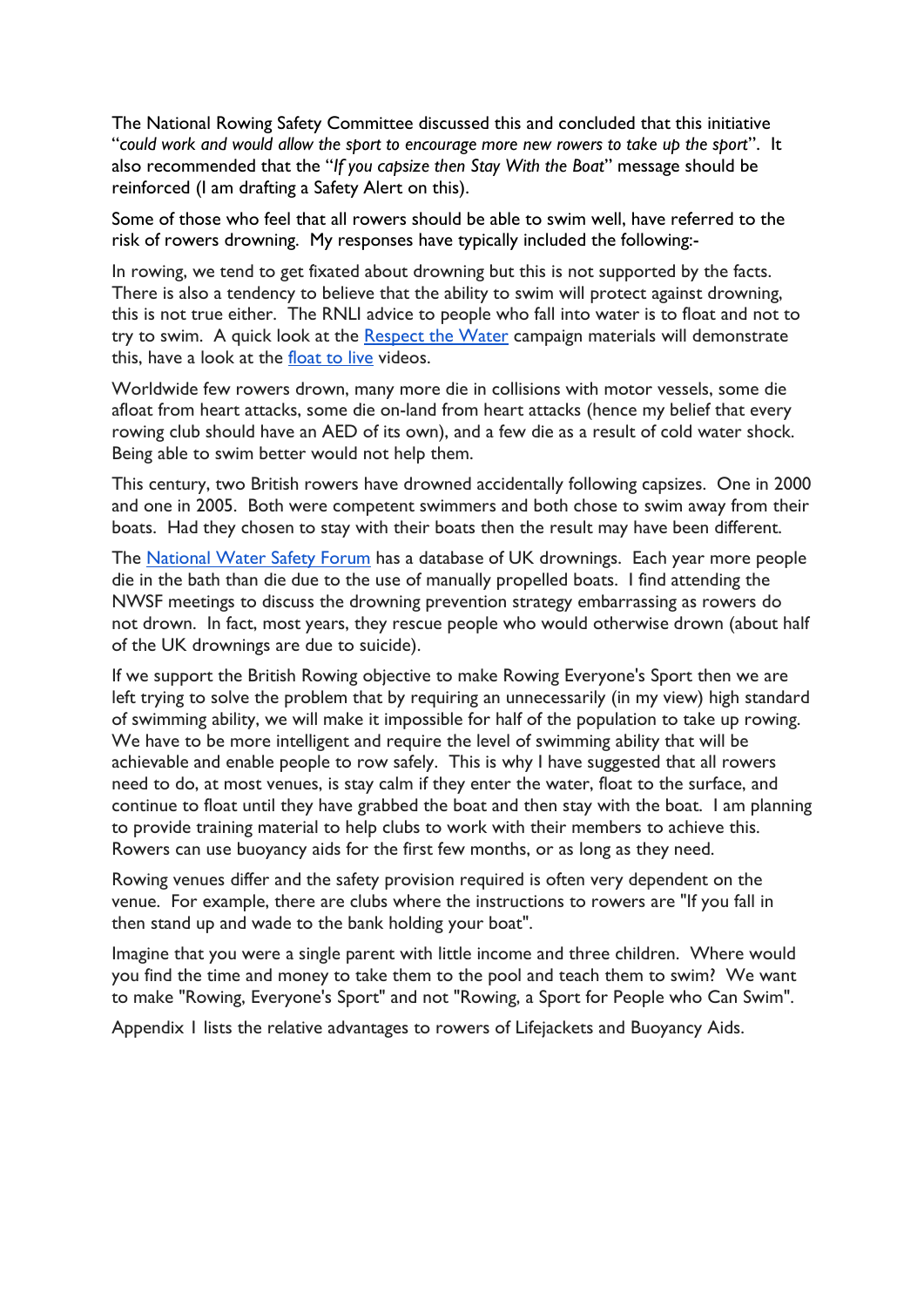## Incidents in August

#### **Rower seriously injured in the gymnasium**

A 13 year old rower slipped and fell during a weight circuit session. Balance was lost on the edge of the 'drop zone' flooring in the gym. She landed very awkwardly and lost grip control of the single weight plate. The rower suffered a dislocated patella. (Partially sheared away from the thigh and shin bone). She was taken to hospital by ambulance. The report also indicated that "*there have been multiple incidents and accidents in this part of the building and gym area in the past*" and "*the gym area has many trip hazards and 'furniture' like objects taking up a limited amount of floor space*". The club will hold a stakeholder meeting to establish details of any measures to be taken to prevent recurrence. It will declutter its gym. I suggested that it may be better to use weights with handles (e.g. the kettlebell type) rather than trying to handle disc type weights.

This cannot be the only gym where there is an opportunity for improvement. Please review the housekeeping and equipment used in your gym. Also, please consider how many people can safely use your gym at any one time.

#### **Look out for swimmers**

An Incident Report contained the following:-

*"J14 double paddling (firm) downstream were shocked when a swimmer's head appeared under a rigger. There was no warning; he was not trailing any buoy; the river was very busy with all kinds of boats at that time on a Sunday morning. It was close to some moored boats and he had probably emerged from between the boats without looking. He offered no apology and disappeared quickly, but the crew were quite shocked and disconcerted at the possible consequences."*

Please take extra care, for the next few months at least, in areas where there could be swimmers

#### **PR1 Capsize**

A PR1 (arms and shoulders) rower capsized at a competitive event and was assisted by the rescue boat. There is more specific information on this incident [here](https://adaptiverowinguk.com/index.php/2021/08/23/city-of-oxford-invitational-adaptive-regatta-2021/) and more general information on capsizes of boats with safety pontoons [here.](https://adaptiverowinguk.com/index.php/2018/09/28/capsizes-with-safety-pontoons/) This has been discussed with people who have expertise in this area and several learning points have been identified.

It understood that the rower had recently conducted a capsize drill and had no problems getting free of his boat.

The rescue boat was equipped with guard rails to help to prevent the crew from falling into the water. Unfortunately this increases the relative freeboard of the boat and makes the retrieval of a casualty from the water more difficult. It would have been better if these had been removed. This applies in all rescue situations.

It was thought advisable that launches supporting rowers who use straps should carry hook type safety knives (seat belt cutting knives) so that straps can be cut safely if necessary.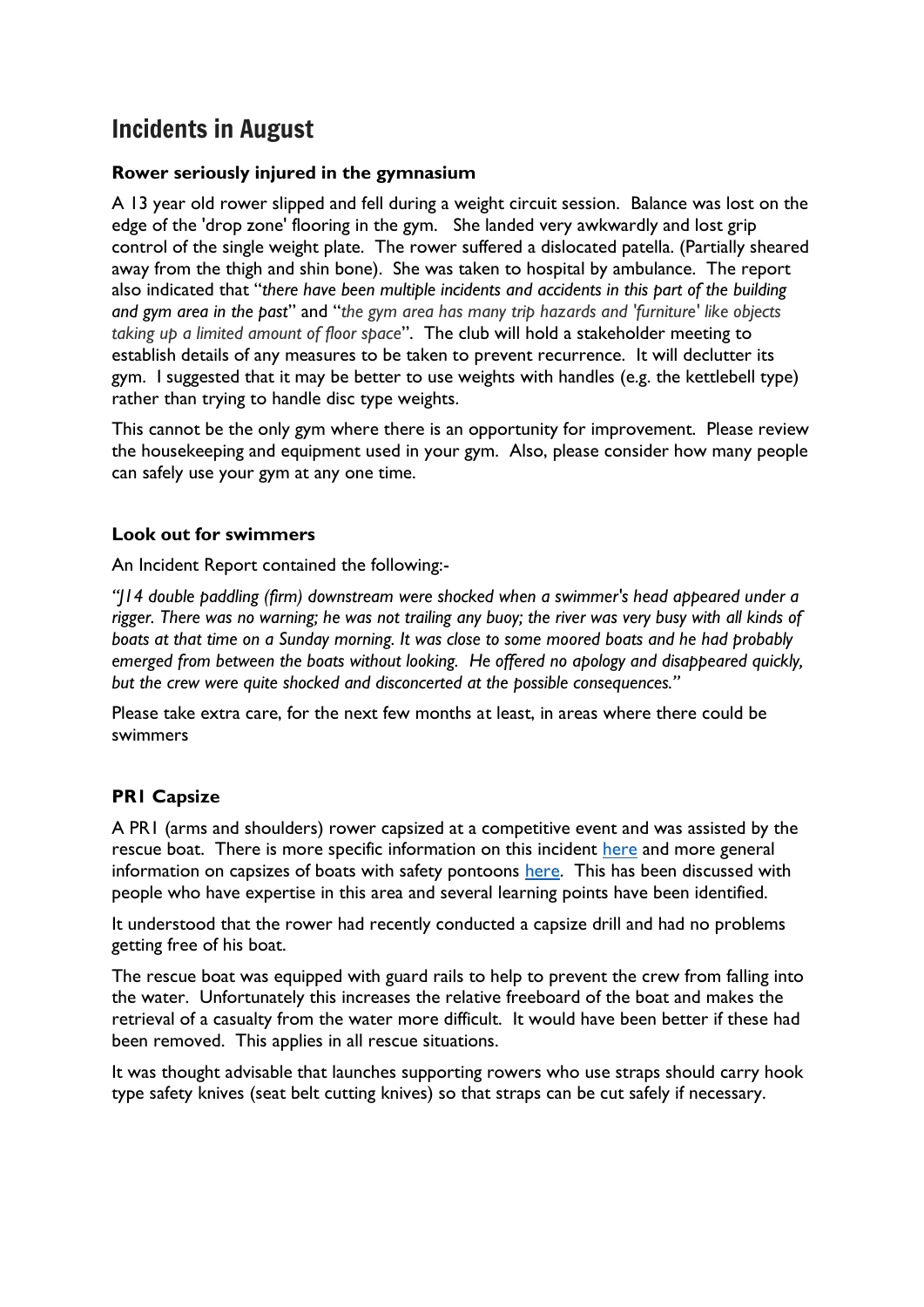#### **Take care around motor boats**

There was an incident where "*the crew noticed a wide barge approximately 500m further downstream towards the centre. The crew tucked in to the bank on the correct side and continued to row. The barge then veered further towards the crew and a head-on collision occurred. The owner of the barge confessed to not being able to see past the end of his vessel and refused to give any further details. The incident was reported to the Canal and River Trust bridge keepers who indicated that the canal boat driver had previous history of dangerous driving."*

There was another incident where an 8 that was on the correct side of the river, moving at paddling speed, was hit by a motor boat that swung fast around the apex of an island and collided with the riggers. Two riggers were sheared off but there was no damage to the hull of boat. Witnesses indicated that the 8 could not have avoided the collision and that they were doing nothing wrong.

In another incident a 2x was rounding a bend and a barge was proceeding in the opposite direction. Both boats were in the correct place on the river. The barge suddenly veered across the river at almost 90 degrees, forcing the 2x to stop. There was a collision. The helmsman of the barge said he thought that the 2x was crossing over so he decided to do the same. This made no sense as both boats were on the correct side and he could not cross without colliding with the 2x.

In yet another incident a 4x had to turn, perform an emergency stop and shout to avoid a more serious collision with a motor cruiser on the wrong side of the river. The motor cruiser had not seen the 4x even though it had been on a straight course for 300 metres. The Cruiser was also shouted at by people in a nearby garden.

#### **Who gives way to whom**

There was a comment in an Incident Report that "*the rules of navigation clearly state that motor gives way to oar power*". The incident involved a minor collision and a series of near misses with several small pleasure hire motor boats.

The only mention of vessels under oars in the COLREGs the relates to navigation lights (Part C, Rule 25).

Rowers would be well advised to be prepared for the unexpected when in the vicinity of motor boats. They should not have to but it is prudent to do so.

#### **Asthma incidents afloat**

There were two reported incidents where rowers suffered asthma attacks afloat and their inhalers were administrated when they came ashore. Please note that RowSafe recommends that rowers with asthma carry their inhalers with them when they go afloat so that they can use them immediately should they need to.

#### **Please do not forget the cox**

The crew of a 4x+ climbed out of their boat when it came alongside the pontoon leaving their cox in the boat. The boat then half tipped (riggers under water) towards the pontoon leaving the cox with an inflated lifejacket and still partially seated in the boat. He was quickly rescued by other rowers on the pontoon.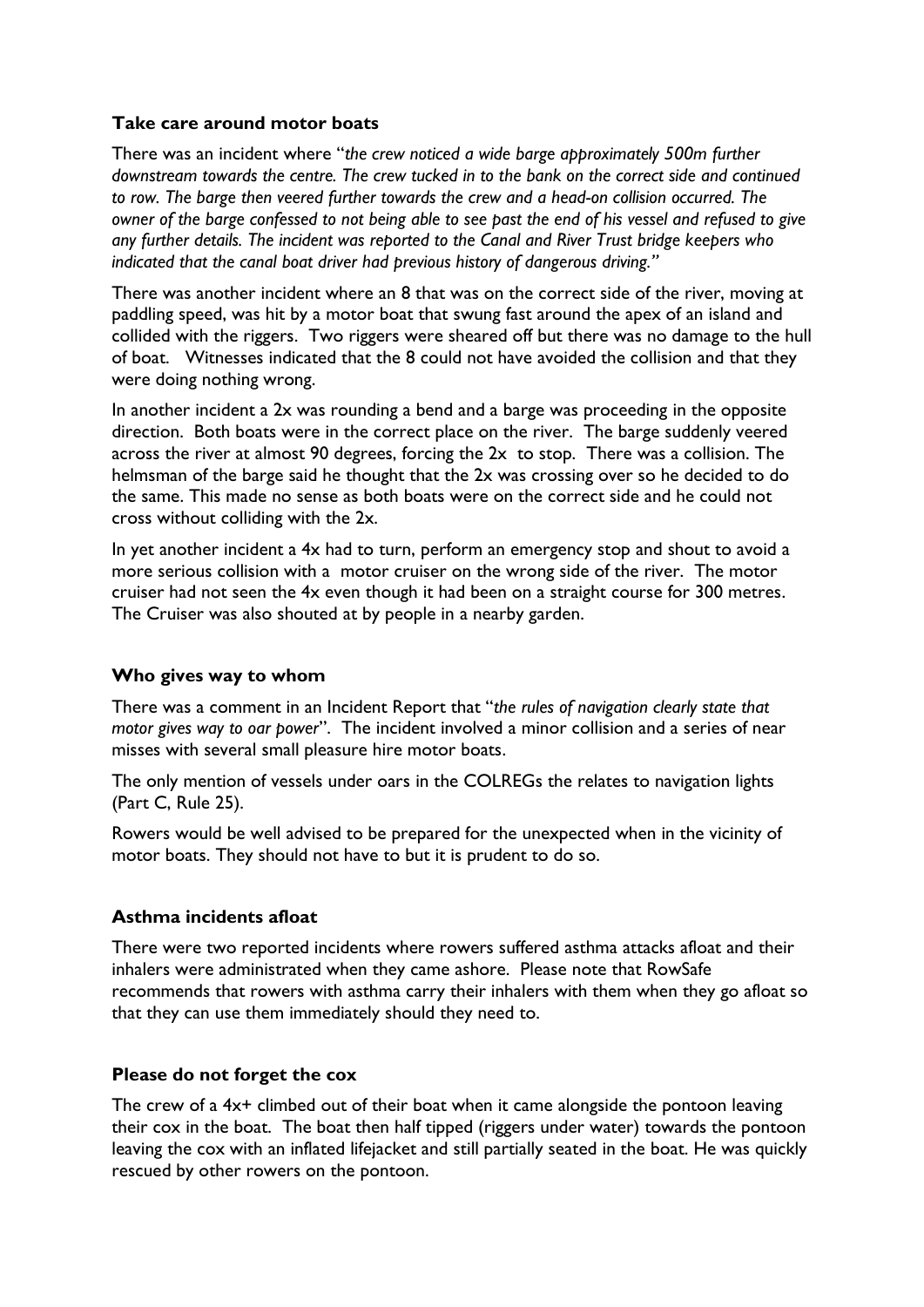## Names in Incident Reports

It has become increasingly common to include names in incidents reports. This could cause a problem as the names could be associated with personal information, there could be additional issues if the names of juniors are included. The only name that should be included is that of the person submitting the report.

Please do not identify the people involved in incidents by name. If you need to identify individuals, perhaps to facilitate further investigation by your club, then please only include their initials.

## Confidentiality of Incident reports

We recently had a request from someone who did not identify himself, other than by name, who wanted to be able to inspect our Incident Reporting Register. We explained that this information is confidential but that I may be able to provide anonymised summaries in response to specific requests. I explained that the learning points in some reports are included in my Monthly Reports. These are in the public domain [here.](https://www.britishrowing.org/knowledge/safety/hrsa-monthly-report-archive/) We also publish an annual Analysis of Incident Reports and the latest one is in the public domain [here.](https://www.britishrowing.org/wp-content/uploads/2021/01/2020-Incident-Analysis.pdf)

He responded by suggesting that he could make a Freedom of Information request in order to gain access to the Incident Reporting Register. I checked and found that here is information [here](https://www.gov.uk/make-a-freedom-of-information-request/organisations-you-can-ask-for-information) that lists the types of organisation to which these requests can be made. This does not include British Rowing and neither we nor our clubs are susceptible to these requests. I invited him to phone me but he is yet to do so.

## Double reporting

Someone wrote concerned that there may be double reporting if incidents are reported by a Competition and by the Club(s) involved. I replied to say that I quite like double reporting. It is good to read different perceptions of the same incident.

When this happens then we link the various reports for ease of reference. It is better for an incident to be reported several times than not at all. However, there is little point in reporting an incident, that someone else has reported, unless you can include some additional information.

#### Dogs on Launches

Someone wrote to ask whether British Rowing has a view on dogs in launches generally, or is it something we can just include in our own club's risk assessment?

Mu response was that as far as I know British Rowing does not have a view on dogs in launches.

Whether or not this is advisable depends on the launch, the people in the launch, the number of people who may need to be rescued, the place where the launch is used and the nature and temperament of the dogs. In other words it is a matter that a club should consider taking into account all of these factors and, possibly, others.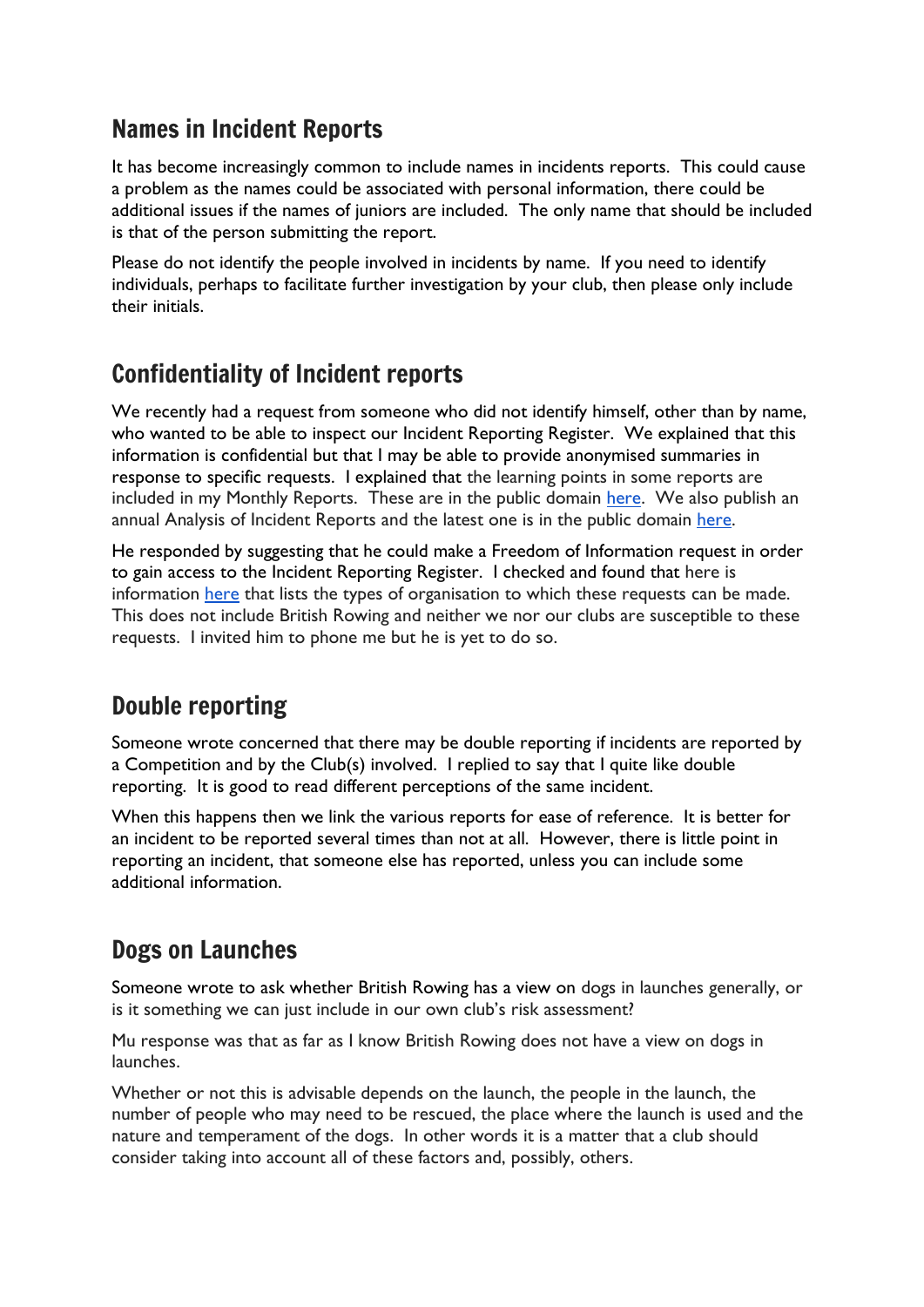## Wash from coaching launches

Someone wrote to ask for information on best practice when driving a coaching launch in the presence of other rowers. He commented on the excessive wash produced by the coaching launches at his club. He had been told by the club captain that it was not appropriate for the launches to slow down.

I replied to say that we expect launch drivers to be considerate and not cause inconvenience to others by creating excessive wash. The following text appears in RowSafe in relation to safety boat driving at competitions:-

*"Safety Boat Drivers are expected to:*

- *• Hold the appropriate qualifications and be competent to provide safety cover for the type of competition.*
- *• Understand how to provide assistance to rowing boats.*
- *• Understand what is required of Safety Boat Drivers at the competition:*
	- o *Areas to be patrolled.*
	- o *How to summon assistance, including medical attention.*
	- o *Where to take casualties.*
	- o *The need to keep wash to a minimum, except in an emergency."*

This is not included in the more general guidance for Launch Drivers (but it will be considered at the next revision of RowSafe) because we did not think that it was necessary to provide guidance to encourage people to behave in a normal, considerate manner.

Considerations of common courtesy, and common sense, should be sufficient to encourage launch drivers to act responsibly. However, there was also an Incident Report from another location where a launch a coaching launch "*came past full speed whilst our crews were boating, navigating between an 8 that had just launched and a sculler who had also just pushed off*."

If you drive a launch, then please do so with due consideration for other water users.

#### Newsletter article – Get help to buy your own AED

Some weeks ago, I wrote an article for the British Rowing Newsletter. It is reproduced below just in case you missed it.

*"What would you do if someone at your club collapsed and was not breathing? If your answer includes all of "Shout for Help", "Dial 999" and "Open the Airway" and "start CPR, preferably in relays" then that's great, well done. If it does not then have a look at the interactive films [here,](https://www.resus.org.uk/public-resource/how-we-save-lives/lifesaver-learning/lifesaver) there are versions for various devices.* 

*Now what about a Defibrillator? Does your club have one? Do you know where it is? Do you know how to use it? If you need help with any of this then talk to your Club Rowing Safety Adviser (CRSA).*

*If your club does not have an Automatic External Defibrillator (AED) then read the Safety Alert [here a](https://www.britishrowing.org/wp-content/uploads/2021/07/Safety-Alert-Get-help-to-buy-your-own-AED-July-2021.pdf)nd show it to your coach, CRSA or Chairman. AEDs save lives - every Club should have one."*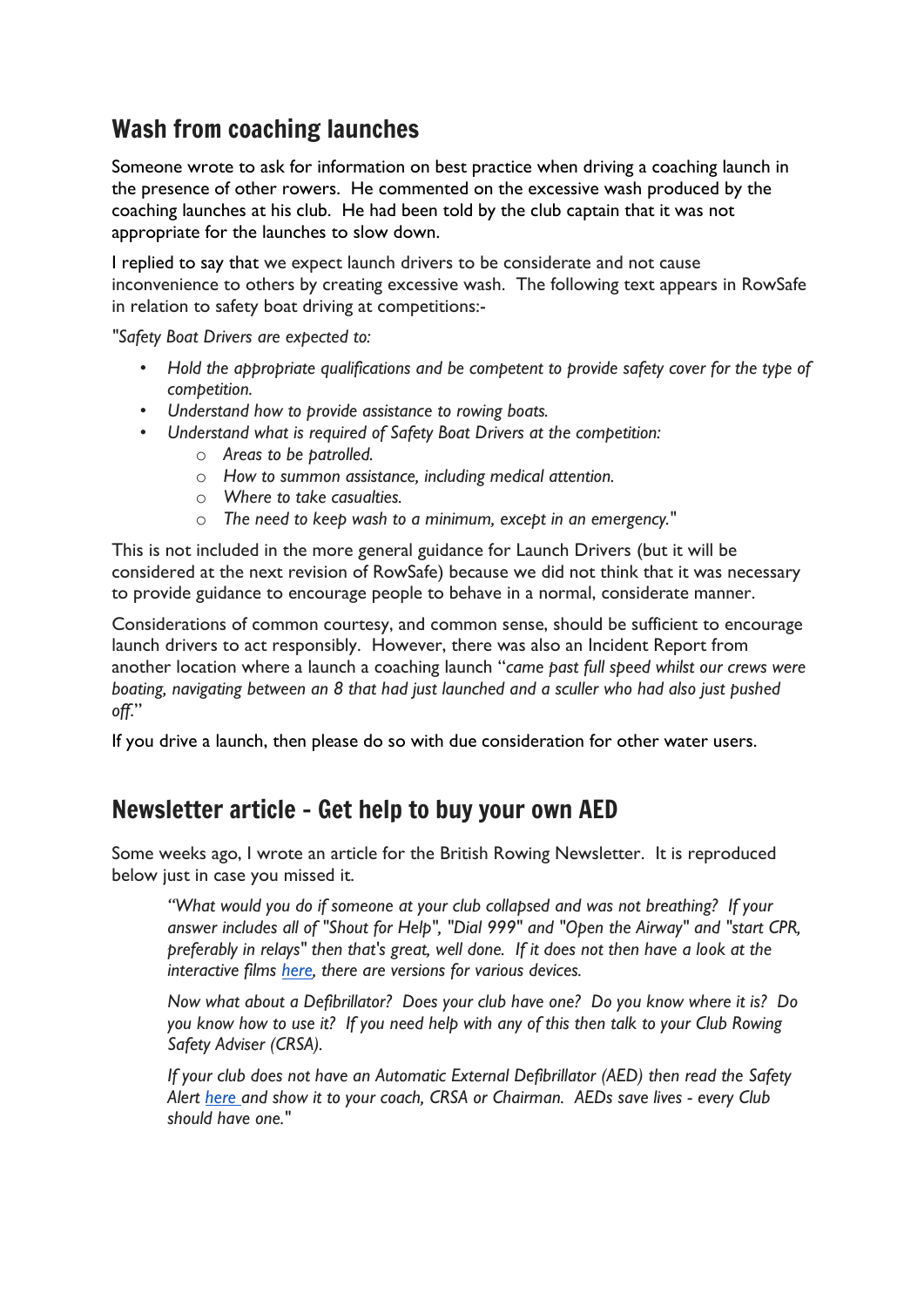## What constitutes a disability?

There was an enquiry about what constitutes disability and whether someone could be refused membership of a club based on the difficulty getting in and out of a boat. There was concern that doing so could constitute a breach of the Equality Act 2010. The writer explained that the Act states that discrimination arising from disability is unlawful unless there is objective justification.

The person involved is a very quick learner and was able to follow instructions well. However, she is significantly overweight, and lacks agility and flexibility; she is also blind. The club felt that it should not offer her membership because of her weight and lack of flexibility and the risk of her being unable to be recovered safely in the event of a capsize.

Their view was that the straightforward facts of the matter are that her blindness (which the club considered to be the only disability at issue) is irrelevant. They felt that they cannot and should not offer her membership because it would be unsafe to do so given her mobility problems. The club would be more than happy to reconsider her application if in the future if she is able to address these issues. The club would then be glad to make whatever reasonable accommodations are necessary to cater for her visual impairment.

I was asked whether I thought that this is a reasonable and lawful approach?

My response was that I think that the club is correct to decouple the visual impairment from the weight and lack of flexibility. There will be some interaction between these issues, for example in the event of a capsize but, at this time, they can be treated separately.

As I understand it, the **[Equality](https://www.legislation.gov.uk/ukpga/2010/15/contents) Act 2010** defines protected characteristics in section 4. "Disability" is further defined in section 6. Section 6(1) states:-

*(1)A person (P) has a disability if—*

*(a)P has a physical or mental impairment, and*

*(b)the impairment has a substantial and long-term adverse effect on P's ability to carry out normal day-to-day activities.*

It could be argued that this lady has a disability in relation to her weight and lack of flexibility, as well as her visual impairment.

Section 20 of the Act requires that "reasonable accommodations" are made. Schedule 15 (Associations; Reasonable Adjustments) also applies. Part 14 of the Act, General Exceptions, includes section 195 Sport. This does not refer to disability but only to age, gender, and gender assignment.

If a club is a Registered Charity then its constitution must include a statement that it will welcome everyone as members.

There is a government publication Quick Start Guide for [Private](https://assets.publishing.service.gov.uk/government/uploads/system/uploads/attachment_data/file/85018/private-clubs.pdf) Clubs and other [Associations.](https://assets.publishing.service.gov.uk/government/uploads/system/uploads/attachment_data/file/85018/private-clubs.pdf) This contains the following:-

*"Reasonable adjustments for disabled members, associates and guests*

*Private clubs and other associations must make reasonable adjustments to allow disabled people to become members or associates and for them and any disabled guests to participate in their activities. A club may need to make adjustments to a policy or practice, such as relaxing a ban on animals for people who use assistance dogs. It may have to provide an auxiliary aid, such as providing information in accessible formats. It may have to make physical adjustments to parts of its premises. A club is only required to make*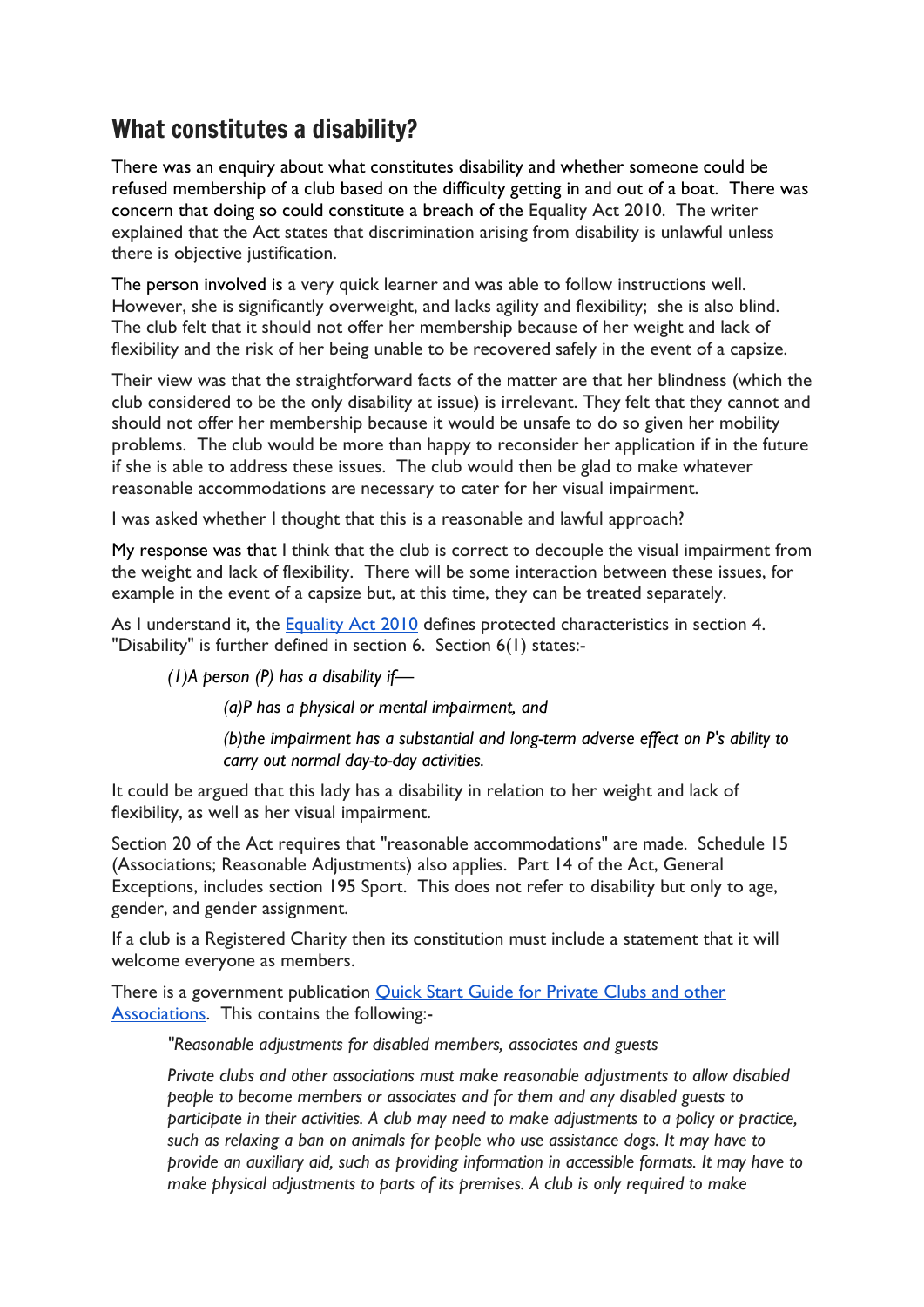*adjustments that are reasonable in all the circumstances. What is reasonable will depend on factors such as the practicability and cost of making the adjustment. A private club is not required to do anything that will alter the fundamental nature of the club and what it does."*

I feel that the club probably has a legal duty and certainly has a moral duty to think again about what it can do to help this person.

It should consider helping her to address her weight and flexibility problems. This can start with on-land exercise including indoor rowing. It would be prudent to have a private and very gentle conversation with her about her ability to do these exercises safely and she may offer information about any other medical conditions that could be relevant. The club should ensure that she exercises well within her capabilities and let her extend her capabilities at her own pace but with supervision and guidance. It would also be prudent to ask her to discuss this with her doctor.

I imagine that a person with a visual impairment would feel comfortable exercising on an indoor rowing machine as she is seated and not in any danger of falling. Coaches could also talk to her about exercises to improve her flexibility and suggest exercises that she can do safely, perhaps with the support of her family.

Once afloat then her blindness becomes a concern but the club has already identified a way that she can row safely. It should consider the use of a lifejacket or buoyancy aid just in case she capsizes. I believe that many clubs use adaptive rowing floats with new rowers, we find them very effective and acceptable.

The club responded with thanks for what they thought was a very helpful response. It has produced a risk assessment, and plans to try to work out ways in which they might be able to accommodate her.

#### Rower with balance problems

There was a request for support from a club with a rower who has a hearing impairment in the right ear and looking over her right shoulder affects her balance so she looks over her left shoulder when sculling. Unfortunately this means that she finds it difficult to see the water ahead and on the side from which boats approach.

The response was that the cap mounted mirror works if you train yourself to use it. I tried it and it was a bit confusing but if you remember to find the bow canvas and bow ball of your own boat then you can relate everything else to that. If your sculler goes out in company then her friends may be able to help her. Someone ahead can shout warnings. A spotter on the bank can also help.

We discussed this issue with the National Rowing Safety Committee and their suggestions were:-

- Video camera -easier than a mirror but expensive, however, screens are difficult to mount and can be difficult to see
- Can a buddy rower help
- GoPro linked to a phone
- Cheap camera used by cyclists
- Cycling accessories

It has also been suggested that a buddy, launch, or cyclist supervision are all very good options too, if available, and can provide information with arm gestures.

It is understood that the CRSA is trailing the use of a cap mounted mirror.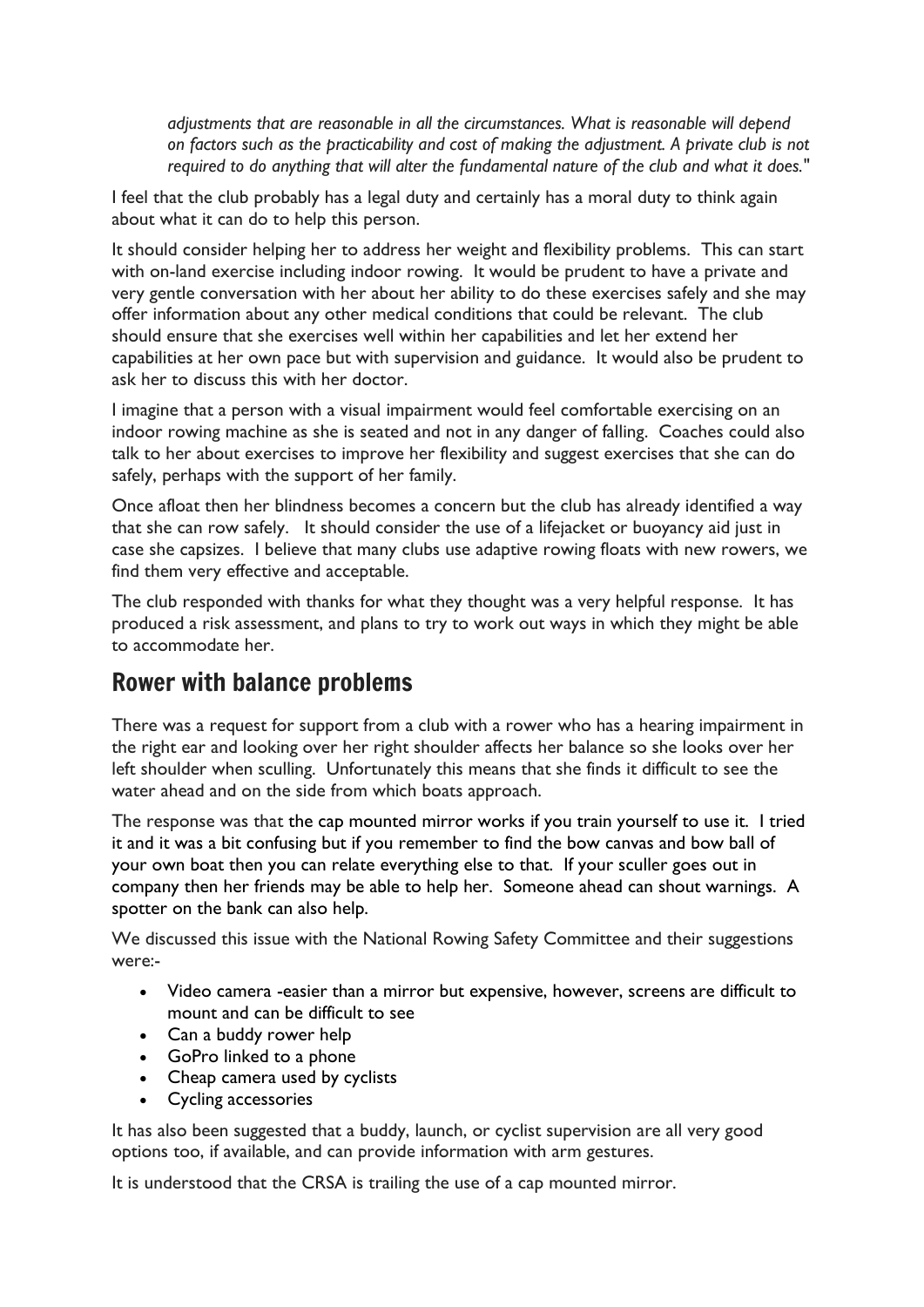#### Rower who had seizures

I was asked by a coach whether he should continue coaching a rower who has been assessed as autistic with severe learning difficulties. The rower is now 27 years of age. He has had a seizure at home. It is understood that these are infrequent and only occur before or after bedtime. He is on medication to prevent seizures.

It was agreed with his parents that he always wears a self-inflating lifejacket. In addition to that the closures of the shoes in the boat have always been left loose – i.e. the fastenings are effectively left open. He has capsized three times as a result of the usual mistakes and each time the lifejacket has performed as designed. Subsequently he has brought himself and the boat to the bank. On one occasion that involved him swimming with the boat.

Based on our experience with this athlete and the mitigations in place to address the assessed risk, the coach hoped that he can be allowed to continue to develop his potential as a rower.

My reply was as far as I can tell from your note, you have done a wonderful job in keeping this rower safe and engaged in a sport that I expect he has come to love. I expect that rowing has given him a focus in life and this has helped him enormously.

Our Medical Panel has issued guidance on "Rowing and Epilepsy", this can be found [here.](https://www.britishrowing.org/knowledge/safety/health-and-fitness/rowing-and-epilepsy/) It includes the following:-

*"Asleep seizures (nocturnal seizures) are seizures that occur whilst falling asleep, when asleep, or on waking up. Rowers, launch drivers and coxswains who have an asleep seizure should not row, drive a launch or cox until they are seizure-free for one year. Those who continue to have only asleep seizures should contact their General Practitioner or medical specialist to be assessed as to their suitability to row, drive a launch or cox."*

I would suggest that you consult his doctor or medical specialist and use the information they provide to complete "*a special individualised risk assessment of the individual and the event*", as stated in the medical panel guidance. This should focus on the probability of him suffering a seizure when afloat, the severity of that seizure, and the severity of the consequences of such a seizure. This should not be difficult; they are undertaken routinely in these circumstances.

Please ensure that his lifejacket is correctly fitted, routinely checked and properly maintained. Routine checks of lifejackets have found that a surprising proportion had defects, however, the one that he uses has been shown to be effective. There is more information [here](https://www.britishrowing.org/wp-content/uploads/2015/09/Safety-Alert-check-your-lifejacket.pdf) and [here.](https://www.britishrowing.org/wp-content/uploads/2015/09/Safety-Alert-February-2015-Lifejackets.pdf)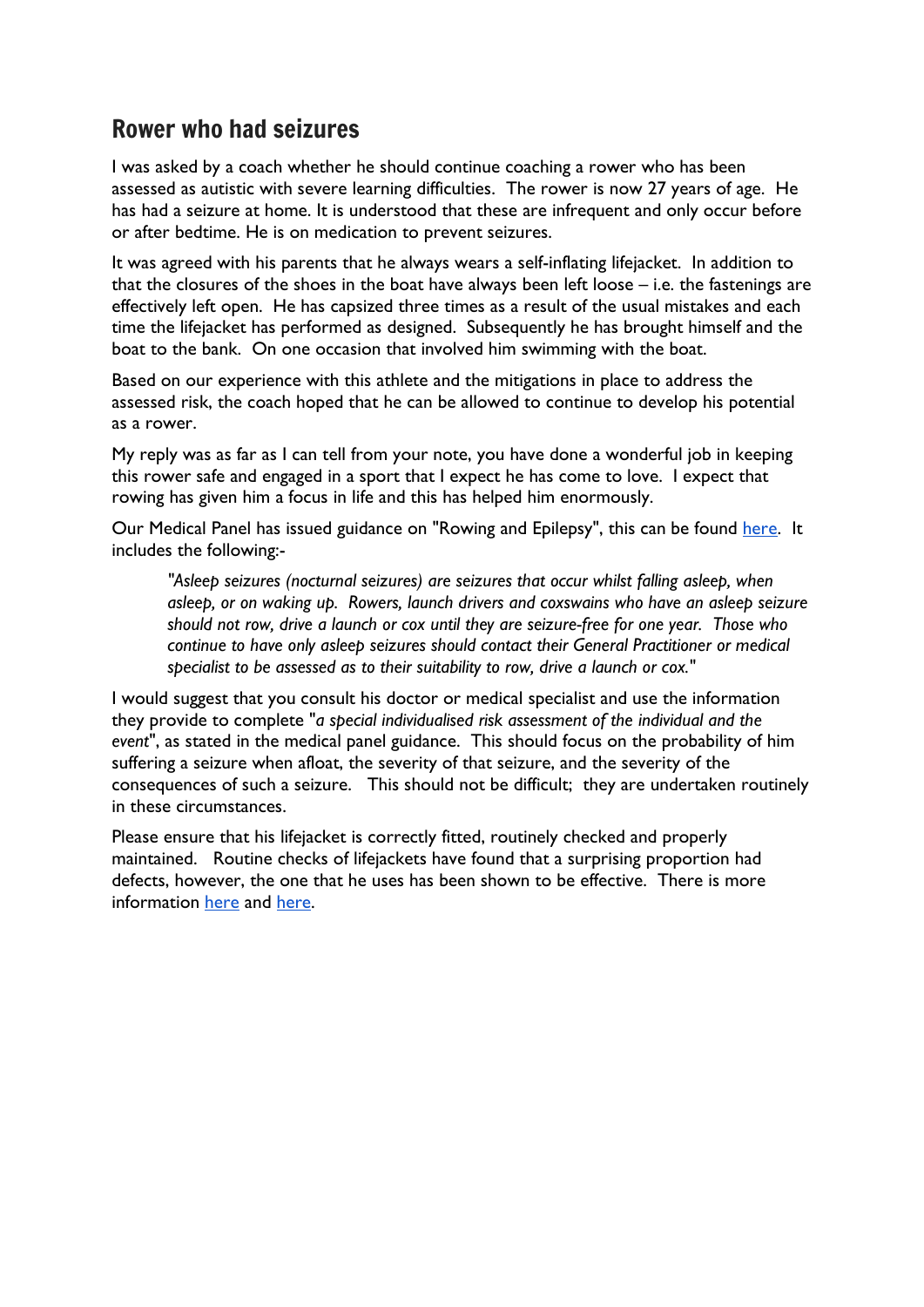## Port and Starboard

There was an incident in which three highly experienced paddleboarders were surprised to encounter several rowing boats on the "wrong" side of the river. They paddleboarders kept close to their starboard bank as the rowing boats passed close to them. A little later they were even more surprised to be told by a rower in a 1x that they should keep to the left!

They subsequently emailed the club secretary, this was her reply:-

"Rowing all over the world rows their boat on the left of any water (i.e. to the rowers right *side). This rule applies everywhere so that any other rowers are not likely to crash into another boat that they don't know is on the water. You may be aware that rowers row backwards i.e. they are not facing the way they are travelling, so have to regularly look around for others. This is why we, and all rowers worldwide have this rule.*

*In rowing, 'left' and 'right' are referred to as 'port' and 'starboard', but the key here is perspective. "Port" is the left side of the boat from the rower's perspective facing the stern. "Starboard" is the right side of the boat from the rower's perspective.*

*Apologies that you were unaware of this rule, and apologies for what may have appeared to be our outspokenness. It would purely have been a safety concern as we had many young novice rowers on the water and great harm could have come not only to them but to yourselves also should a collision occurred."*

#### **This is, of course, 100% wrong.**

The quote in black was published by USA Today, the error was discovered and a correction was published [here.](https://eu.usatoday.com/story/sports/olympics/2021/07/23/rowing-tokyo-olympics-seven-events/8070502002/)

I subsequently provided the following information to the club secretary even though this is information that we all take for granted as being self-evidently correct:-

"Port and Starboard are defined in relation to the boat and not by the persons in it. This is fundamental to all navigation. This definition appears [here](https://en.wikipedia.org/wiki/Port_and_starboard) in Wikipedia:-

*Port and starboard are [nautical](https://en.wikipedia.org/wiki/Glossary_of_nautical_terms) terms of orientation that deal unambiguously with the structure of vessels, referring respectively to the left and right sides of the vessel, seen by an observer aboard the vessel looking forward.*

You will find this on the International Register of Shipping website [here](https://intlreg.org/2019/10/08/why-do-ships-use-port-and-starboard-and-not-left-or-right/).

*As port and starboard never change, they are unambiguous references that are independent of a mariner's orientation, and, as a result, mariners use these nautical terms instead of left and right to avoid confusion.*

There is a long and detailed explanation on the Royal Museums Greenwich website [here.](https://www.rmg.co.uk/stories/topics/port-starboard)

I don't know how you found contradictory advice (highlighted in black above) but it is simply wrong. If this definition was to be used then the port and starboard would change if there was a cox in the boat."

The paddleboarder has sent a similar email to the club.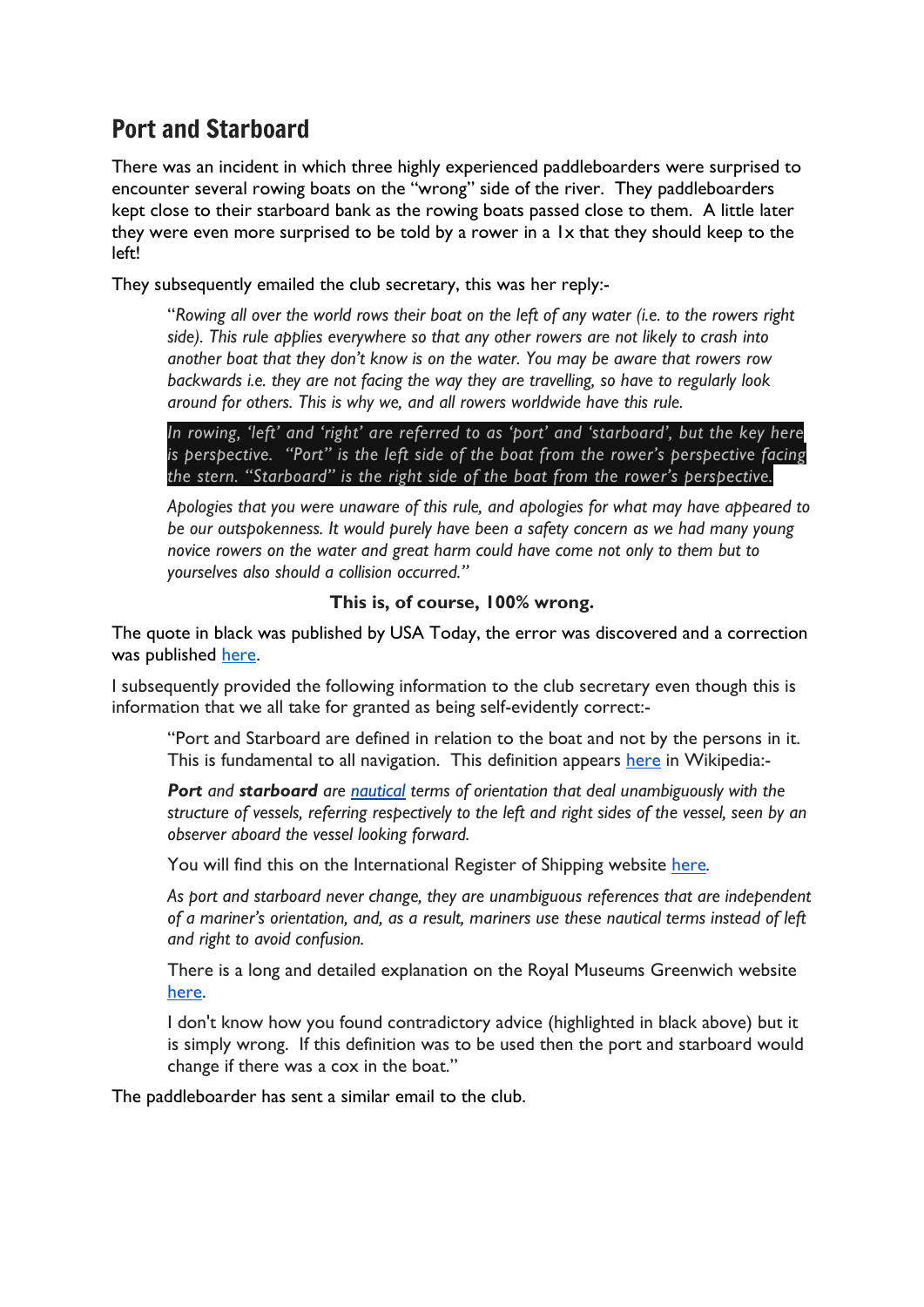The secretary has since responded saying that the club will discuss this new information and the Club Captain will write to us both soon. I am looking forward to hearing what he has to say. To be fair to this club, I understand that it rows in an isolated location so may not see many other boats.

I know of one stretch or river between weirs, where there is little or no water traffic other than the boats of the two rowing clubs. The clubs have agreed to navigate on the port (left hand) side of the river so that they can leave and return to their landing stages heading into the stream without having to cross the river. Unless you have agreed a similar convention (or row on the Tideway) then please take care to keep to the starboard side of your waterway.